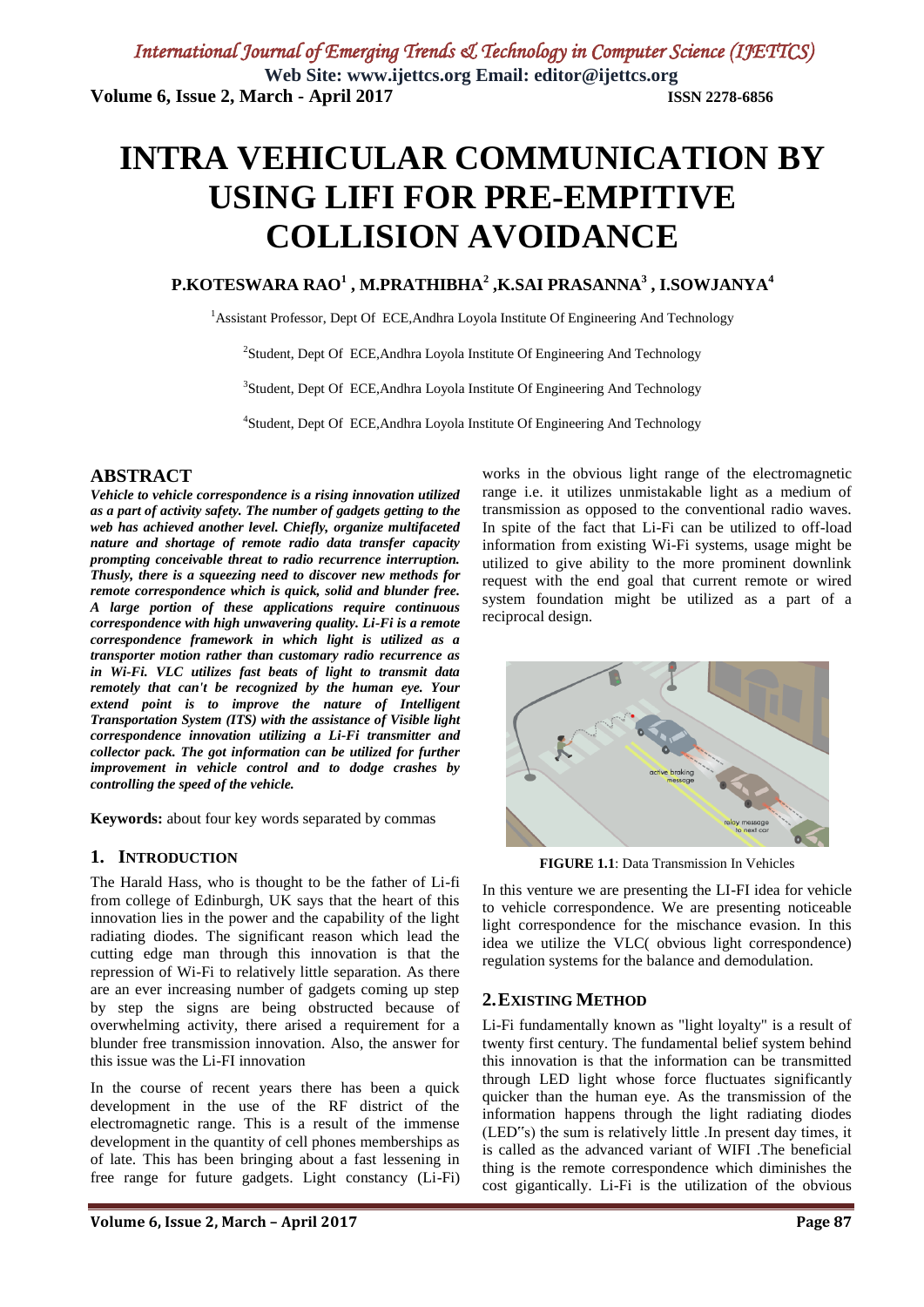**Web Site: www.ijettcs.org Email: editor@ijettcs.org**

### **Volume 6, Issue 2, March - April 2017 ISSN 2278-6856**

light part of the electromagnetic range to transmit data at exceptionally high speeds. This is as opposed to built up types of remote correspondence, for example, Wi-Fi which utilize customary radio recurrence (RF) signs to transmit data It has been outlined such that it conquers the disservices that happens amid the use of Wi-Fi. As a rule terms, Li-fi works even submerged in this manner making an incredible advantage the military operations. The material science imagines that this innovation would have an incredible effect between the supposition and the verification for this situation .

The showing occurred utilizing two Casio advanced cells. The information was made to trade between the telephones utilizing light. Despite the fact that the separation was ostensible, it is certain that there would be a fast increment out yonder of transmission. As there is a constrained measure of Radio based remote range accessible, a number of organizations framed a consortium called Li-FI consortium so as to advance rapid optical remote frameworks .The individuals from this consortium trusts that a speed of 10 GBPS can be accomplished quickly



**FIGURE 2.1**: V2V Using Zigbee

#### **3.PROPOSED METHOD**

Li-Fi framework comprises of principally two sections, the transmitter and the recipient. The transmitter part adjusts the information motion with the required day and age and transmits the information as 0"s utilizing a LED knob. These 0"s are only the flashes of the globule. The beneficiary part finds these flashes utilizing a photodiode and opens up the flag and exhibits the yield. Light transmitting diodes can be turned on and off particularly speedier than the human eye permitting the light source to show up persistently. The information transmission is done through twofold codes which include exchanging on LED should be possible by logic 1 and turn off utilizing logic 0.The encoding of data in light can along these lines be recognized by shifting the rate at which the LED"s glint on and off to give series of 0"s and 1"s.visible light correspondence is this technique for utilizing quick beats of light to transmit data wirelessly.

#### **4. BLOCK DIAGRAM**

#### **4.1. TRANSMITTER**



**FIGURE 4.1:** Block Diagram Of LI-FI Transmitter.

LED's can be turned on and off extremely quick. For transmitting information along these lines all that we require is LED's and controller that code information into LED's. Parallel information transmission should be possible by utilizing cluster of LED's or by utilizing red, green, blue LED's to change light recurrence with the recurrence of various information channel. Progressions and improvements in this field produce a speed of 10 GBPS. In any case incredibly quick information rates and bringing down band widths are definitely not the main reasons that improve this innovation. Lifi typically is in view of light thus it can be most likely actualized in articrafts and clinics that are inclined to induction from radio waves. unlike Wi-Fi, Li-Fi can work even submerged which makes it more favourable for military operations. Radio waves are supplanted by light waves in information transmission called Li-Fi.

In this we are using IR LED'S as infrared sensor, a narrow band infrared bar is transmitted from the LED. At the point when the pillar strikes an question it is reflected back towards the sensor and into a centring focal point. The centring focal point coordinates the reflected shaft onto the PSD. The episode point of the reflected pillar is controlled by the separation from the sensor to the reflecting question; the more remote away the reflecting article is, the slighter the point. As an outcome of the tight band of propagation, there is a base separation far from the Driven the reflecting item should be all together for the pillar to reflect upon the centring focal point. Moreover, as the reflecting protest moves more distant and more distant away, the adjustment in point at which the reflected shaft diminishes i.e. affectability diminishes.

#### **A. Alcohol Sensor:**

The alcohol sensor(MQ-2) is suitable for detecting alcohol concentration on breath just like your common breathalyzer. It has high sensitivity and fast response time. In your project we can easily detect the alcohol consumed person by using this sensor.

#### **B. MICRO CONTROLLER**:

Arduino uno is a small scale controller board based on ATMEGA 328 .It has 14 advanced information and yield pins. In that it has 8 simple information pins,6 PWM(Pulse width regulation) yield pins. It is customized with USB serial connector or RS232 to TTL serial connector. It is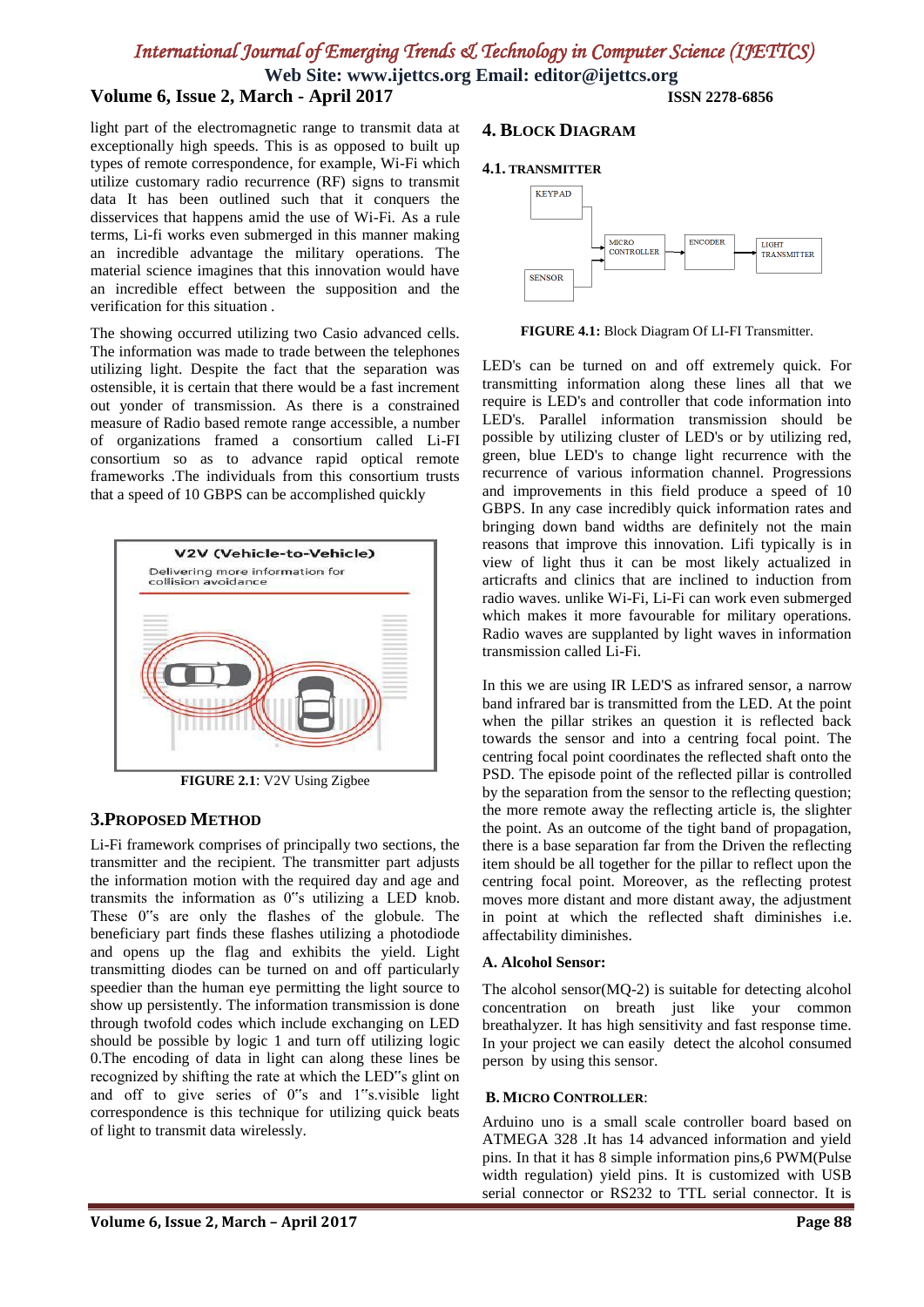**Web Site: www.ijettcs.org Email: editor@ijettcs.org**

### **Volume 6, Issue 2, March - April 2017 ISSN 2278-6856**

more down to earth for building home projects. It accompanies the base of components(no on board USB or PIN headers).It has two versions, one works at 5V and 16MHz and different works at 3.3V and 8MHz.

#### **C. ENCODER**

In this project encoder helps to transmit the data from micro controller to light transmitter. here we are using Manchester encoding technique .the encoder converts the ASCII value to input of the transmitter.

#### **D. LI-FI TRANSMITTER:**

In light transmitter the NPN transistor base is connected to encoder output, the collector is connected to one terminal of the led and emitter is connected to ground. the other input of led is connected to power supply. at the point when the encoder output is 1, the transistor is shorted. thus the drove will flashes on. whenever the encoder output is zero then the NPN transistor will off hence led will flashes off.



**FIGURE 4.2**: Li-Fi Transmitter Kit.

#### **4.2. RECEIVER**



**FIGURE 4.3:** Block Diagram Of LI-FI Receiver.

#### **A. LIGHT RECEIVER:**

At the place light receiver we are using photo diode .When ever light intensity is high the resistance at the photo diode will decreases .The photo diode is connected to NPN

transistor. Which helps us to convert light flash into ASCII word bits through optical communication .



**FIGURE 4.4:** Li-Fi Receiver Kit

#### **B. DECODER:**

In this project LI-FI receiver will send the data in the form of 0's and 1's. so the decoder will the decode the encoded binary data to characters.

#### **4.3. WORKING PRINCIPLE**

In the infrared sensor, a narrow band infrared beam is transmitted from the LED. When the beam strikes an object it is reflected back towards the sensor. IR distance sensor sense the information about the detected object and transfers to the controller. Controller used here is Arduino UNO which is a microcontroller board based on ATMEGA 328 .It has 14 digital input and output pins. In that it has 8 analog input pins,6 PWM(Pulse width Modulation) output pins.LCD display which is interfaced to controller pins(12,11,5,4,3,2) gives the information and it is displayed in LCD. Simultaneously the motor speed is reduced by the controller.

In case of emergency situation or any break failure the buzzer sound is produced. These information's are transmitted to the Li-Fi transmitter. Receives the information from the controller and it modulates the data to light signal and transmits to the receiver section. The transmitter part modulates the input signal with **the**  required time period and transmits the data in the form of 1"s and 0"s using a LED bulb. These 1"s and 0"s are nothing but the flashes of the bulb .In the receiver section ,it receives the modulated information from the transmitter section and demodulates the signal in order to recover the original data.



**FIGURE 4.5**: Data Transmission USING line Of Sight.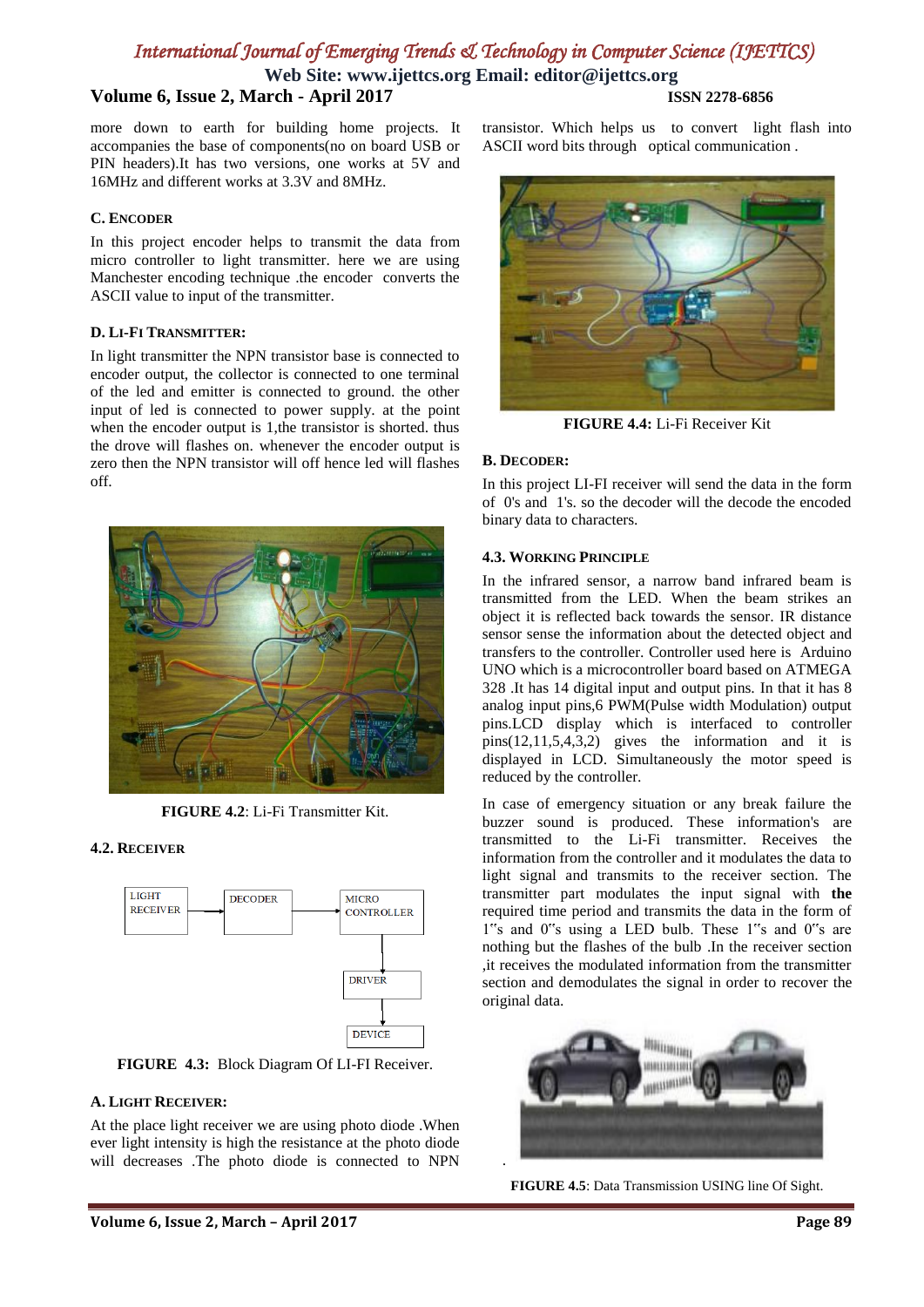**Web Site: www.ijettcs.org Email: editor@ijettcs.org Volume 6, Issue 2, March - April 2017 ISSN 2278-6856**

> **STAR** NITIA LIZATION OF LCD DISPLAY ALERT **DISPLAY MSG STOI**

**FIGURE 4.6:** Flow Chart

The receiver part catches these flashes using a photodiode and amplifies the signal and transmits to the controller so that the speed of the following vehicle can be reduced which will be indicated in the LCD display present in the receiver section.

### **5. CONCLUSION**

We have presented a VLC system consisting of an li-fi transmitter and receiver that is targeted at v2v applications, and introduced its characteristics and capabilities .in traffic signals, Li-Fi can be used which will communicate with the led lights of the cars and accident numbers can be decreased. Li-Fi is ideal for high density coverage in a confined region .it is believed that the technology can yield a speed more than 10 GBPS .It is the fastest and cheapest wireless communication systems which is suitable for long distance communication Li-Fi will make all lives more technology driven in the near future.

#### **6. RESULT**



**FIGURE 6.1:** Sending Message As I Am At Left Lan



**FIGURE: 6.2**: Sending Message as Break Failed

#### **References**

- [1] Design And Implementation Of V2v Communication Https://Www.Irjet.Net/Archives/V3/I5/IRJETV3I5.
- [2] Vaishali D. Khairnar and Dr. Ketan Kotecha, "Performance of Vehicle-to-Vehicle Communication using IEEE 802.11p in Vehicular Ad-hoc Network Environment", DOI : 10.5121/ijnsa.2013.5212, March 2013.
- [3] Yizhi Wang, Jianming Hu, Yi Zhang, and Chao Xu, Reliability Evaluation of IEEE802.11p-Based Vehicleto-Vehicle Communication in an Urban Express way, August 2015.
- [4] Sridhar Rajagopal, Richard D. Roberts and Sang-Kyu Lim,"IEEE 802.15.7 Visible LightCommunication: Modulation Schemesand Dimming Support"IEEE Communications Magazine March 2012
- [5] T. Nagura et al., "Tracking an LED array transmitter for visible light communications in the driving situation," in Proc.7th Int. Symp.Wireless Common. Syst., Sep. 2010, pp. 765–769.
- [6] S. Hranilovic, L. Lampe, and S. Hosur, "Visible light communications: The road to standardization and commercialization (Part 1)," IEEE Commun. Mag., vol. 51, no. 12, pp. 24–25, Dec. 2013

### **Author**



Assistant Professor, Department Of ECE, Andhra Loyola Institute Of Engineering And Technology, Vijayawada-520008

B. Tech final year student, Dept of ECE, Andhra Loyola Institute of Engineering and Technology, Vijayawada-520008



B.Tech final year student, Dept of ECE, Andhra Loyola Institute of Engineering and Technology, Vijayawada-520008